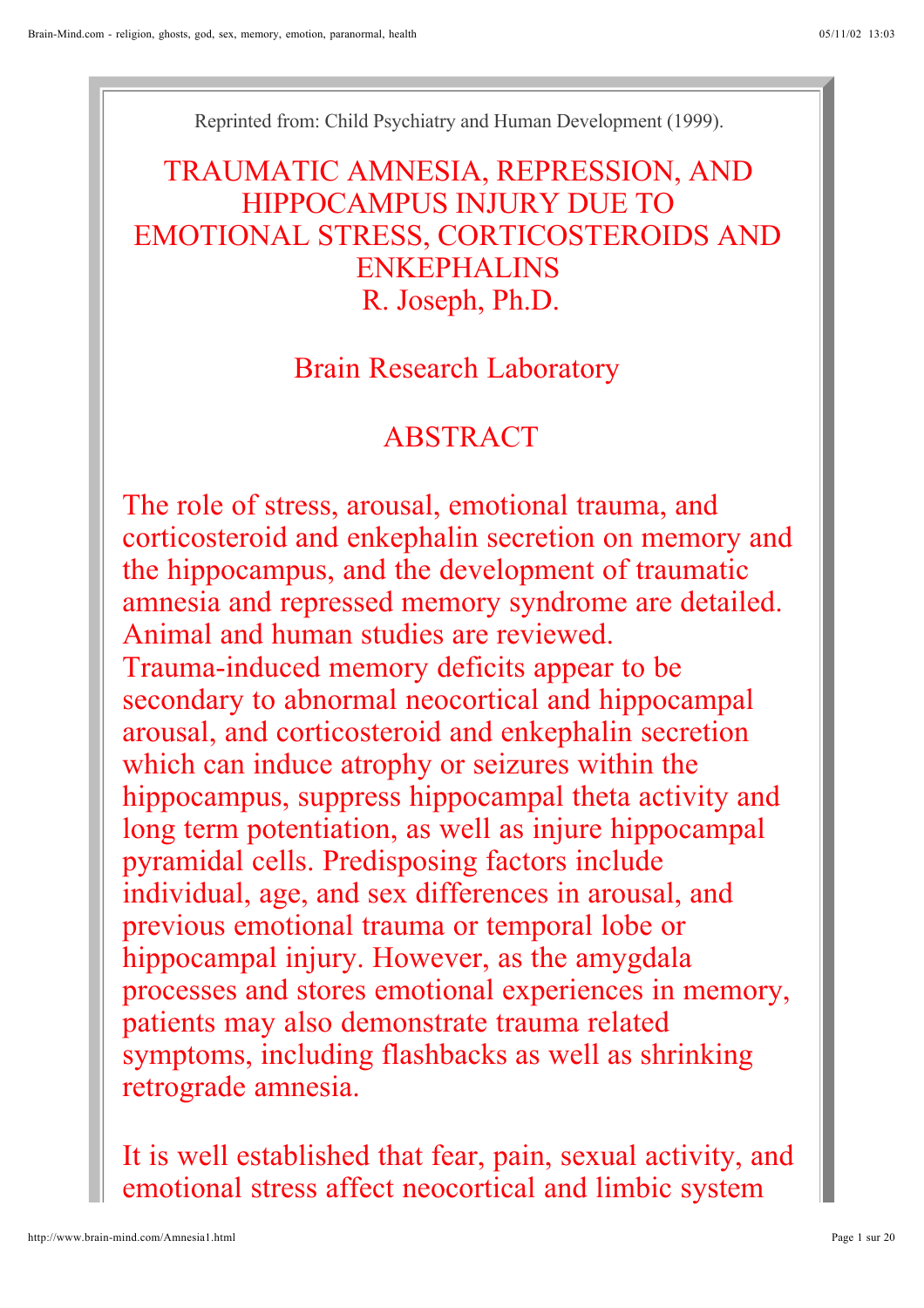arousal as well as learning and memory. However, although low and intermediate levels of arousal improve learning, as arousal and stress levels dramatically increase, memory deteriorates and fewer details are recalled, including events which occurred immediately prior to or following each high stress episode, such that an inverted-U shaped learning curve is produced. 1,2,3,5,6,7,8,9,10,11,12,13 Under excessive and prolonged conditions of stress, excitation, and arousal, learning and memory may be completely eclipsed, inducing a profound amnesia, 11,14,15 and abnormal activity and injury to the hippocampus. 16,17,18,19,20,21,22,23,24 As is well known, the hippocampus assists in storing words, places, conversations, written material, contextual details, and spatial relationships in long-term memory. 25-36

In part, it appears that high levels of stress and arousal interfere with memory and new learning by inducing abnormal neocortical and hippocampal activity. 11,14-18 Excessive stress and arousal also eliminate hippocampal theta activity and long-term potentiation (LTP). 37-41 LTP represents prolonged neural excitation which is associated with learning and memory. 42-46

In fact, the hippocampus may atrophy due to the repeated stress induced secretion of corticosteroids and enkephalins, 19-24 which attack hippocampal neurons, disrupt LTP, and produce an inverted-U shaped learning curve.  $37,47-51$ 

With direct hippocampal activation, subjects may suffer a profound amnesia which may extend backward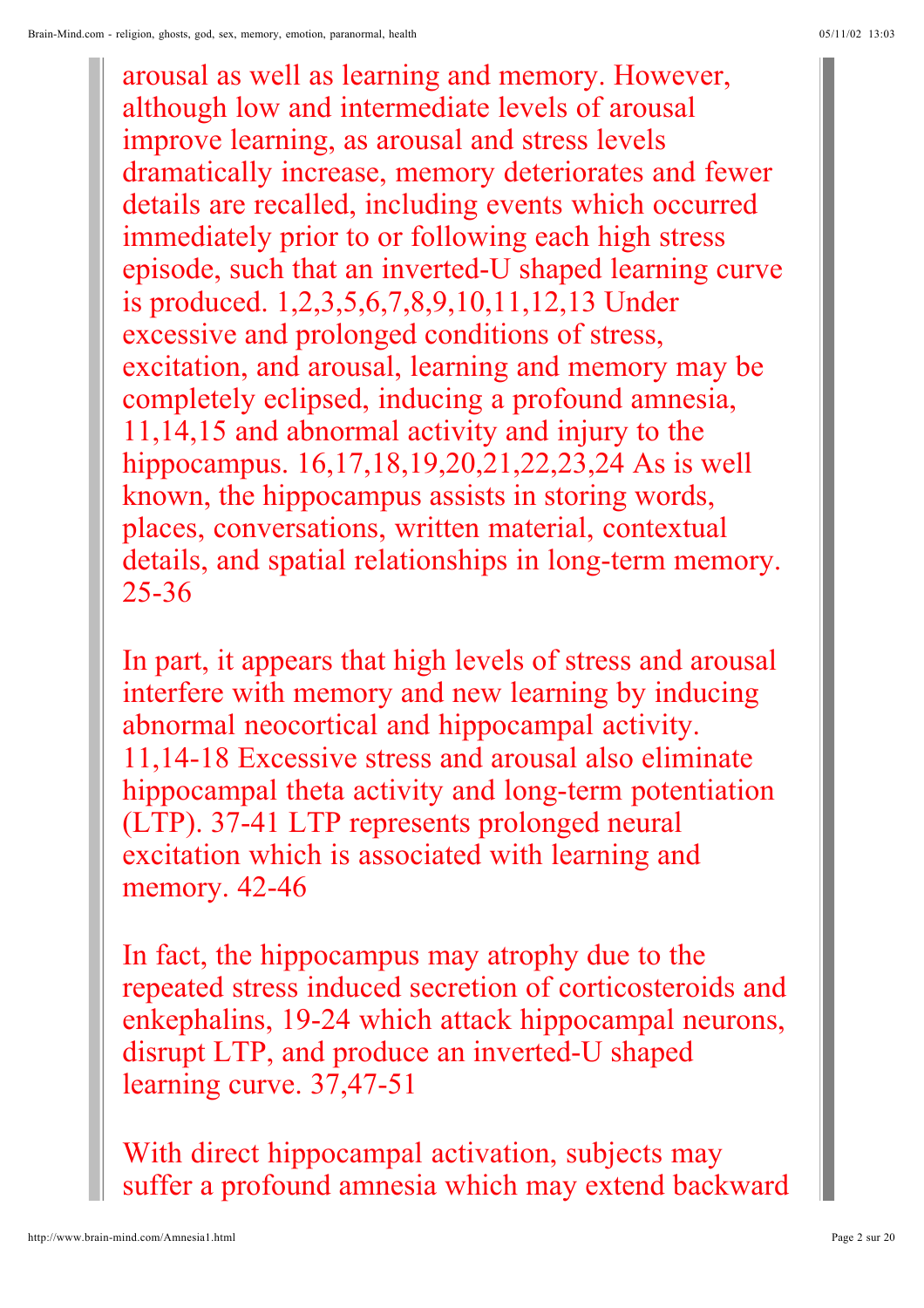in time from minutes to days and even weeks. 14,15 However, as with amnesia due to head injury, patients may subsequently demonstrate some memory recall and a shrinking retrograde amnesia. 11,14,15

As will be detailed below, the deleterious effects of excessive and prolonged stress and arousal on brain functioning, coupled with other predisposing factors, may well explain the flashbacks, disturbances of memory, traumatic amnesia and the trauma-induced repressed memory syndrome which afflicts some victims of sexual abuse, 11,52-56 rape, 56-59 physical assault, 60-63 front line combat, 64-67 and natural disasters and related trauma. 68-70 Indeed, adults who have been severely traumatized or sexually abused as children also display hippocampal atrophy and disorders of memory. 19,20 Hence, this relationship is not merely hypothetical or coincidental as again, it is well known that hippocampal injury disrupts the ability to convert short-term memories into long-term memories, and when injured patients suffer from varying degrees of amnesia. 25-56

TRAUMATIC AMNESIA:

#### AGE, INDIVIDUAL DIFFERENCES, PREDISPOSING FACTORS

Because the hippocampus may be repeatedly injured by excessive arousal and repeated stress induced enkephalin and corticosteroid secretory episodes, 21-24,71 traumas which are prolonged or repeatedly suffered are often more difficult to remember than a single episode of severe turmoil. 11,70 However, situational and individual differences are important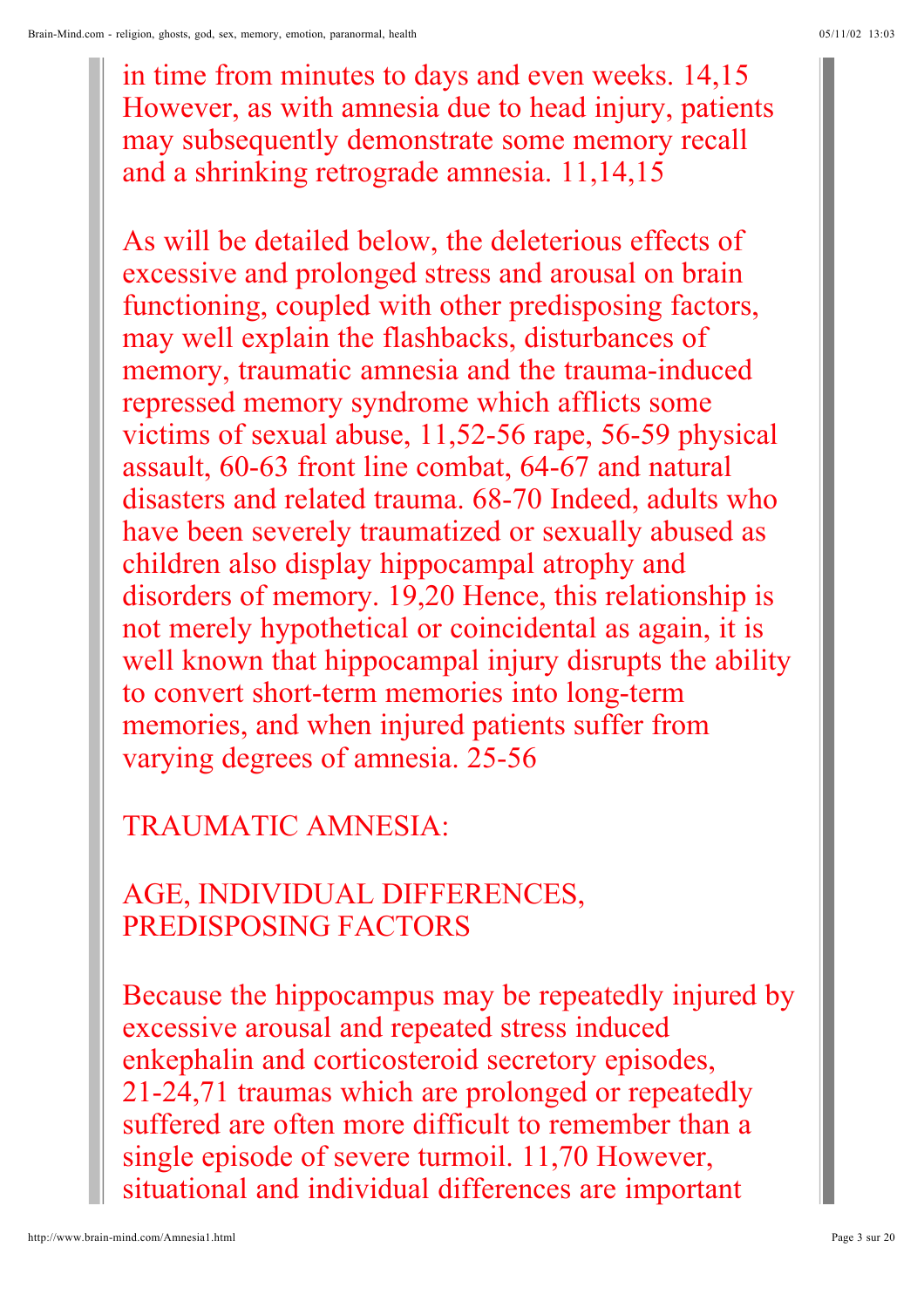### contributing factors.

For example, children are more at risk for traumatic memory loss than older individuals. 11,72-75 This may be due in part to the immaturity of the hippocampus which remains exceedingly plastic and does not complete its cycle of myelination until well after the first decade. 11,76 Another factor is the prolonged immaturity of the corpus callosum which is limited in its ability to transfer information and memories between the right and left hemisphere until well after the age of five. 11,77,78

As the right hemisphere and right temporal lobe are dominant for the storage of personal and emotionally laden experiences, 11 callosal immaturity prevents the language dominant left hemisphere from gaining access to this data. This also explains why most individuals have difficulty recalling events which occurred prior to age three-and-a-half. 11 Hence, the younger the victim and the more prolonged the trauma, the more pronounced might be the memory loss.

Consider, for example, the nationally publicized trauma of "Baby Jessica" McClure who spent 58 terrifying and painful hours trapped 22 feet deep below the Earth's surface in a narrow hole when she was just 18 months old. Although this incident was internationally televised and subject to intense media attention, several books, and one television movie, and despite the skin grafts and the amputation of one toe, 10-year-old Jessica cannot remember anything of her ordeal. 79

In yet another well publicized incident, 3-year-old Tara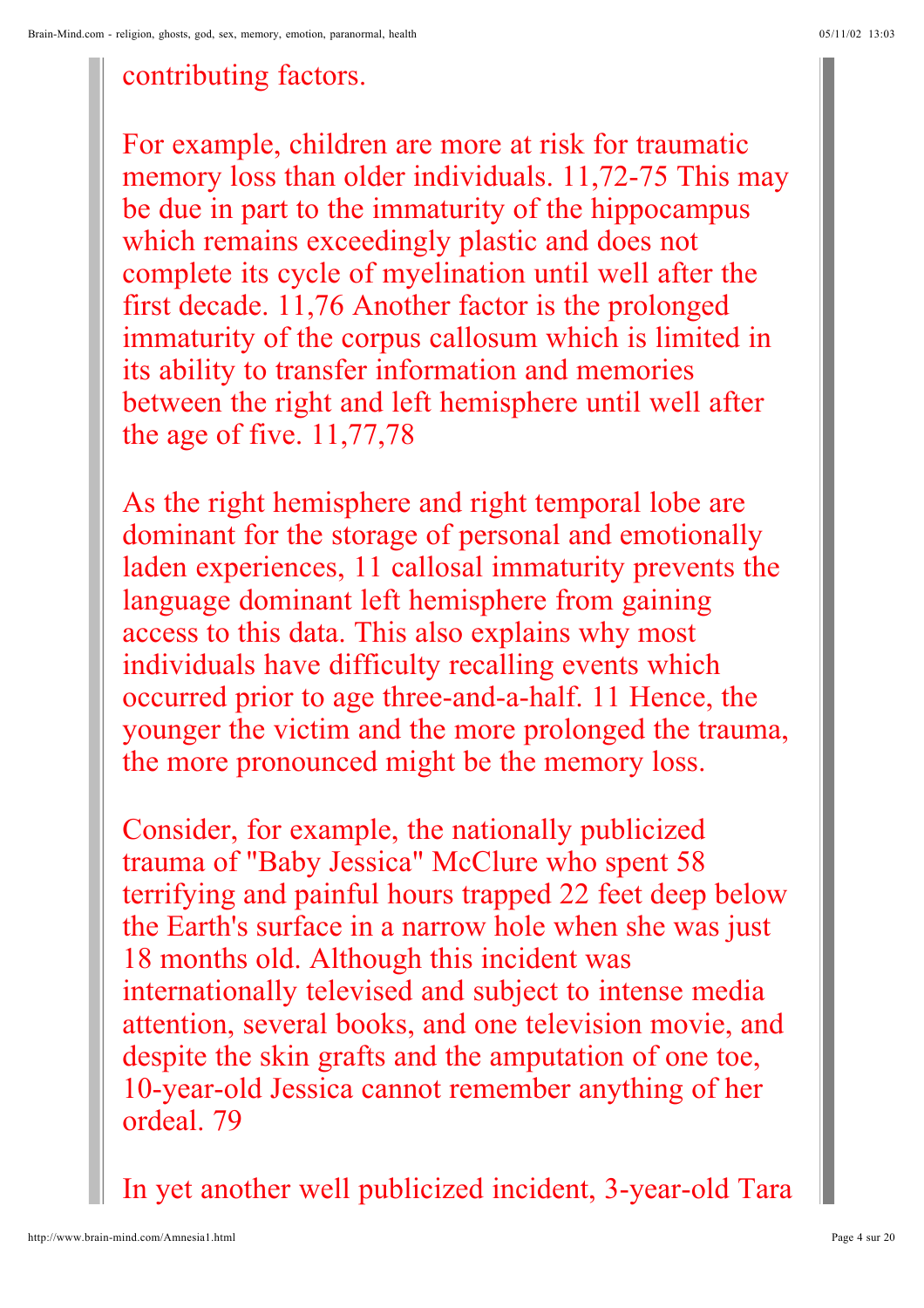Burke was kidnaped, held captive in a van, and repeatedly sexually assaulted by two men; an ordeal which lasted for 10 months and which was filmed by her tormentors. Despite intense media scrutiny and a subsequent court trial, 18-year-old Tara nevertheless reports that the "memory has been erased" from her mind. "It's like a story that has happened to someone else." 80,81

However, although age and callosal immaturity play a significant role in memory loss for early chilhood experiences, childhood amnesia is not always due to trauma and in this regard, must be distinguished from trauma-induced repression. Rather, although age, sex, predisposing factors and individual differences are contributory, 11 it is the prolonged, terrifying nature of the trauma which explains why disturbances of memory and traumatic amnesia are not limited to children but includes hardened soldiers, 64-67 as well as adult victims of rape. 57-60

For example, Donaldson and Gardner 56 describe a woman who was kidnaped and repeatedly raped over a period of weeks. She suffered profound memory loss and was able to recall only bits a pieces of what occurred until nightmares, flashbacks and therapeutic assistance enabled her to remember.

As with children, 11,53,70 a single instance of terror can also induce memory loss in adults. Fisher, 83 for example, describes a druggist who was terrorized, handcuffed and robbed by two thieves, and subsequently became amnesic and lost all memories of what occurred. In another case, a woman became amnesic for 18 hours after seeing her husband die right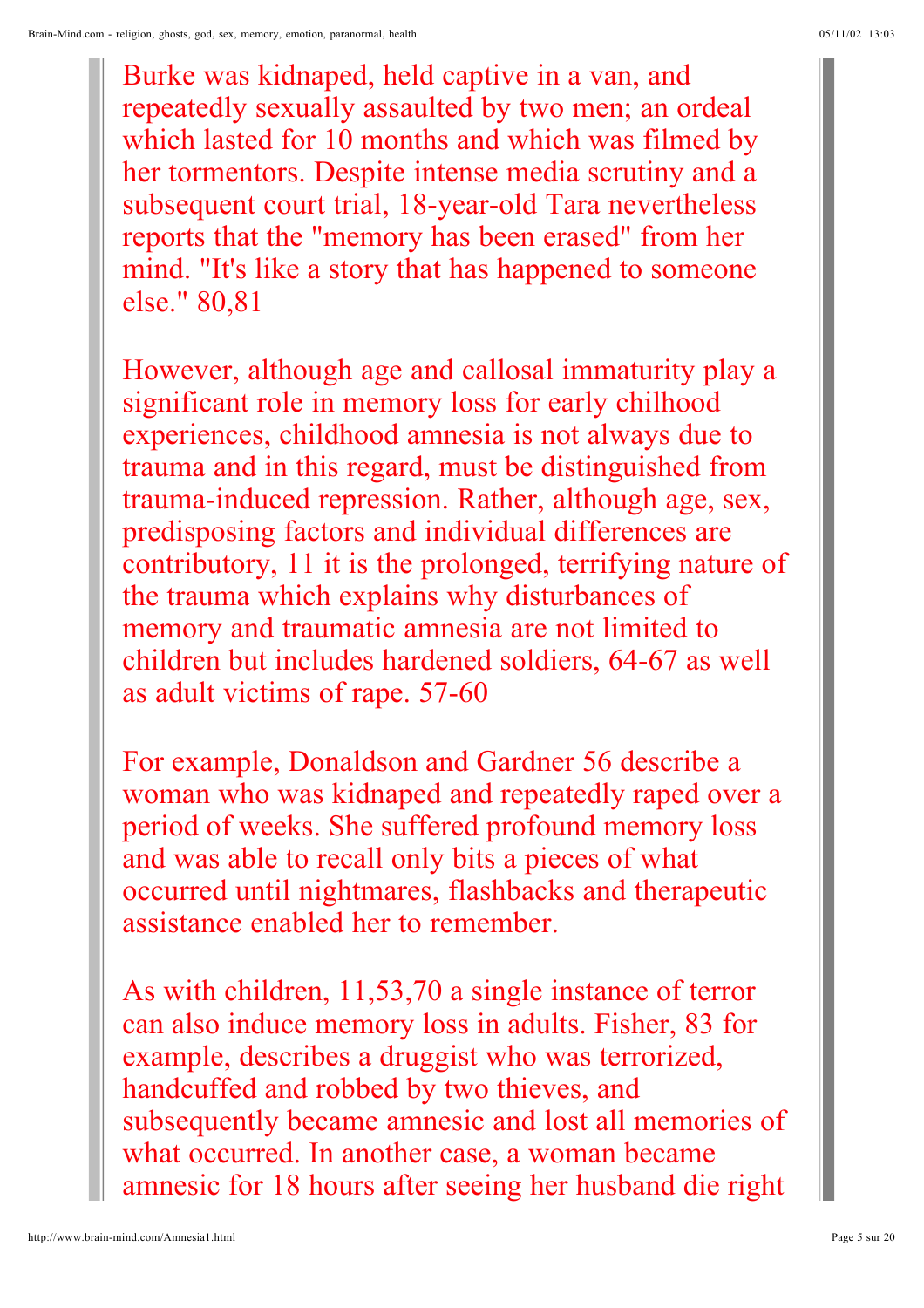However, in instances of amnesia secondary to a single terrifying event, those afflicted may well have a history of previous emotional trauma, or

hippocampal-temporal lobe injury which places them at risk and predisposes them to suffering memory loss. 11, 83 If there are predisposing factors, an emotional shock may induce an amnesia so profound even personal identity may be forgotten.

For example, Schacter and colleagues 84 described a 21-year-old man (PN) who was discovered wondering the streets of Toronto and who had no idea as to his name, address, or any other personal information. Following his hospitalization and the placement of his picture in the newspaper, a cousin came forward, and reported that PN's dearly beloved grandfather had died the week before; a traumatic event which immediately preceded the amnesia, and which PN claimed not to remember. PN may well have been predisposed to become temporarily amnesic if provided sufficient emotional shock, for a CT scan revealed a right temporal lobe injury suggestive of gliosis.

Similarly, Christianson and Nilsson 58 describe a 23-year-old female who was raped and beaten while out jogging. When found by police she had no memory of her identity or that of her relatives, friends, boyfriend, or place of work. All memories of her past life, including all aspects of the rape were forgotten. Once her memory returned, it was determined that she had been repeatedly sexually abused as a child.

Presumably, this childhood sexual trauma predisposed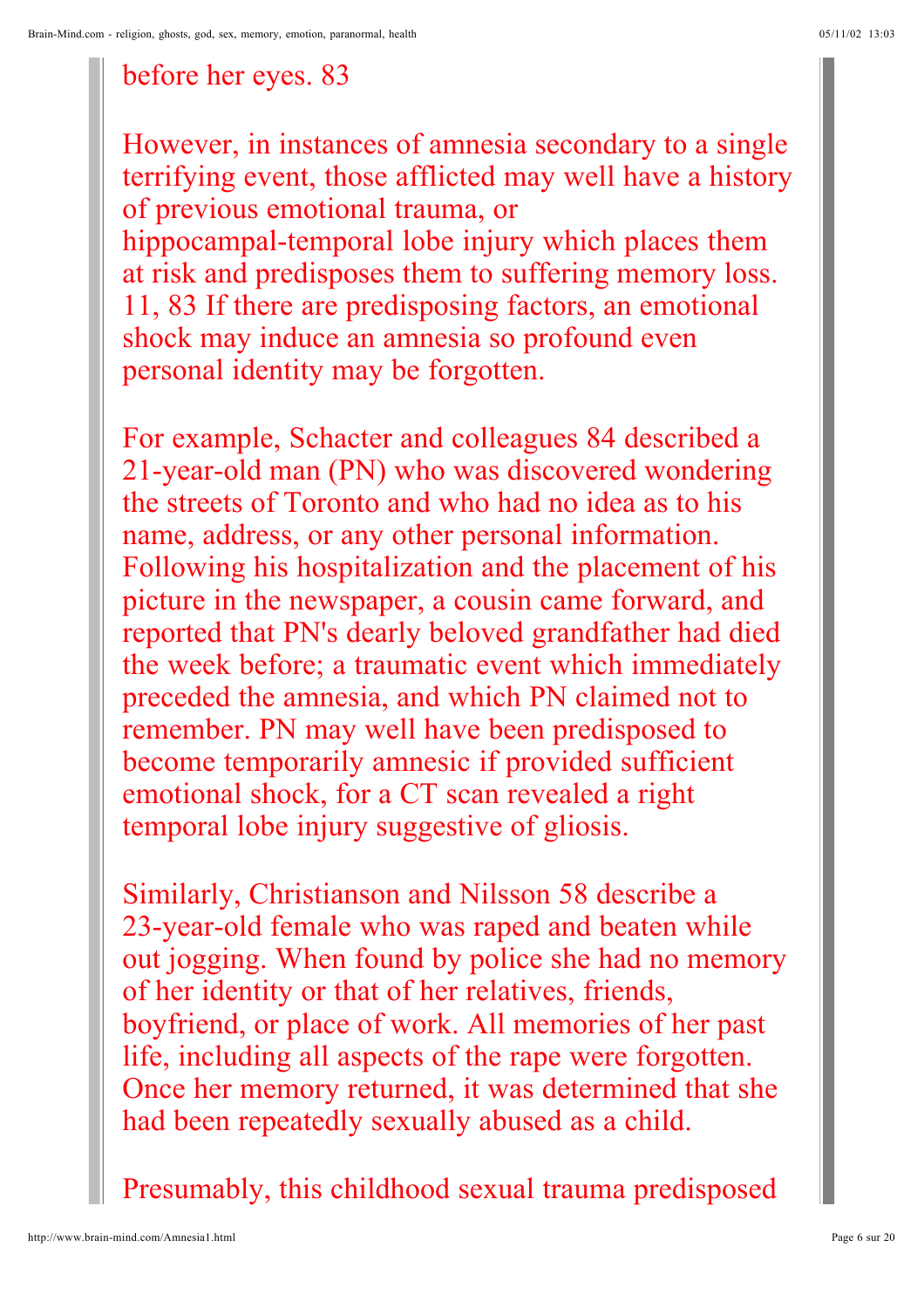this young woman to suffering memory loss and/or further neurological injury in response to this latter severe emotional stress. A CT scan or MRI may have in fact revealed a hippocampal injury as has been reported in similar cases.

11 Again, it has been reported that children who were sexually abused, as well as adults suffering from post traumatic stress disorder, display hippocampal injury and atrophy, 19,20 as well as disturbances of memory, including trauma-induced repressed memory syndrome.

Hence, a victim's age, personality, emotional history, rearing environment, predisposing factors, and the nature of the trauma may differentially contribute to the stress response including any disturbances of memory. Indeed, in addition to age and other predisposing factors, there are sex, intellectual, and thus individual differences in regard to the effects of emotionality and arousal on learning and memory. 4,7,10,11,74,75,82

Given the above, it should not be surprising that an intelligent, stable, well-adjusted child, who is fondled on only a few occasions by a "loving" adult who has provided her with toys and gifts and where the abuse is discovered and becomes public, will not be as profoundly affected as a battered child who is secretly and repeatedly raped and tortured, and who is threatened with death and told "you're crazy.... it never happened... someone has been planting false memories."

PUBLIC TRAUMAS & MEMORY LOSS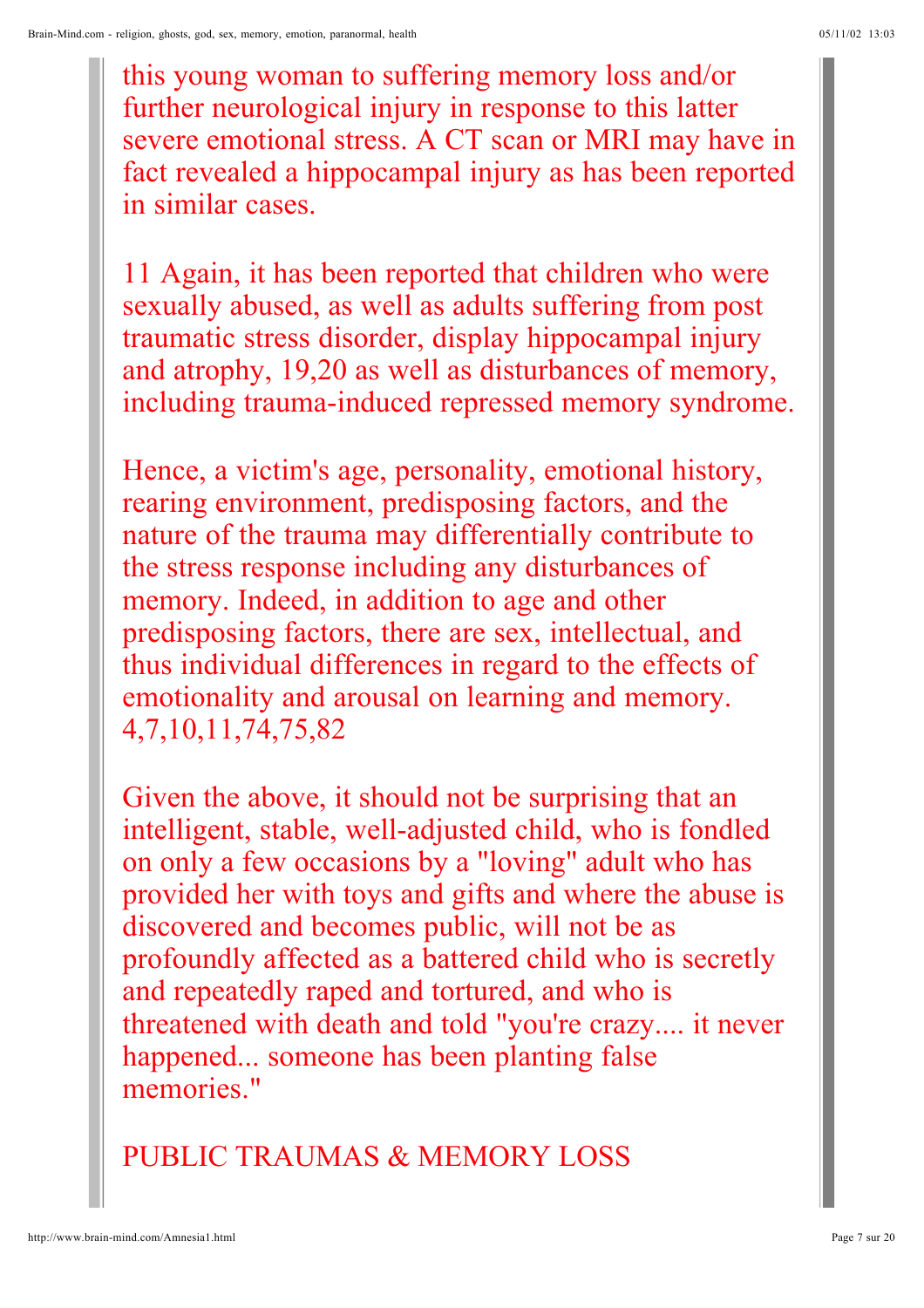Not just secret and personal events, but well publicized national traumas can induce varying degrees of memory loss, even when the incident is openly and repeatedly discussed with friends, family and in the media. 11,74,75 Again, however, age, temperament, and individual differences differentially contribute to any subsequent memory loss.

For example, in their study of children's recollections following the Challenger space craft explosion, Warren and Swartwood 74 found that children age 5 were less accurate and more likely to delete features and forget details as compared to older children, and that those who had been the most emotionally upset suffered the greatest degree of memory loss.

Winograd and Killinger 75 in examining memory for the death of President Kennedy and Robert Kennedy, found a steep gradient of forgetting which became more profound for memories formed between the ages of 1-7. Only approximately 50% of those who had been 4.5 years old or older could verbally recall the news and provide at least one verbal detail. Those who were younger than 3 had no verbal recollections regarding context or associated events or information sources, and only a few who were younger than 5 were able to demonstrate detailed verbal knowledge or memories when questioned as adults.

Again, however, even adults demonstrate a significant degree of forgetting. For example, Neisser and Harsch 85 had subjects fill out a questionnaire regarding where they were and how they heard about the Challenger accident and so on. When these subjects were questioned again 32-34 months later, 75% could not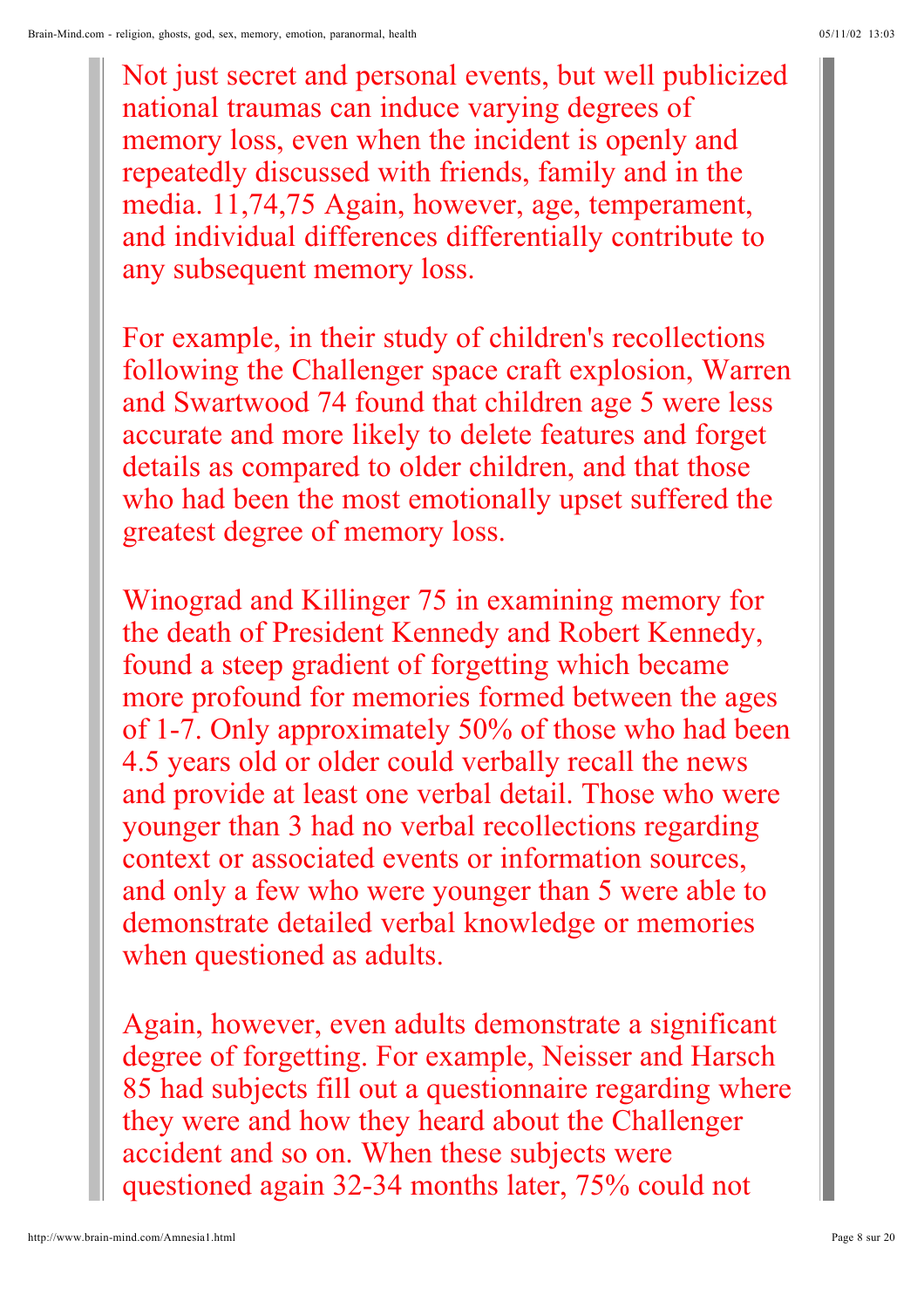recall filling out the questionnaire. Many of the subjects in fact had forgotten considerable detail regarding the accident. According to Neisser and Harsch, "As far as we can tell, the original memories are just gone."

#### HIPPOCAMPAL INJURY & MEMORY LOSS

It is thus quite apparent that even highly emotional public events can have negative influences on verbal recall such that even supposedly vivid ("flashbulb") memories tend to become riddled with gaps which may be filled with confabulatory ideas and errors. 11,77,78 Although memory loss in the above instances could be attributed to "normal forgetting," it can also be surmised that the prolonged emotional shock and stress experienced secondary to these national traumas may well have exerted deleterious effects on the functional integrity of the hippocampus--which when injured can result in profound memory loss and amnesia.

Consider, for example, the famous case of H.M. who can recall almost nothing following bilateral hippocampal amputation. 26,27 Every time he discovers his favorite uncle died he suffers the same grief as if he had just been informed for the first time. Dr. Brenda Milner has worked with H.M. for over 25 years and yet she is an utter stranger to him.

Although without memory for new (non-motor) information, HM has adequate intelligence, is painfully aware of his deficit and constantly apologizes for his problem. "Right now, I'm wondering" he once said, "Have I done or said anything amiss? You see, at this moment everything looks clear to me, but what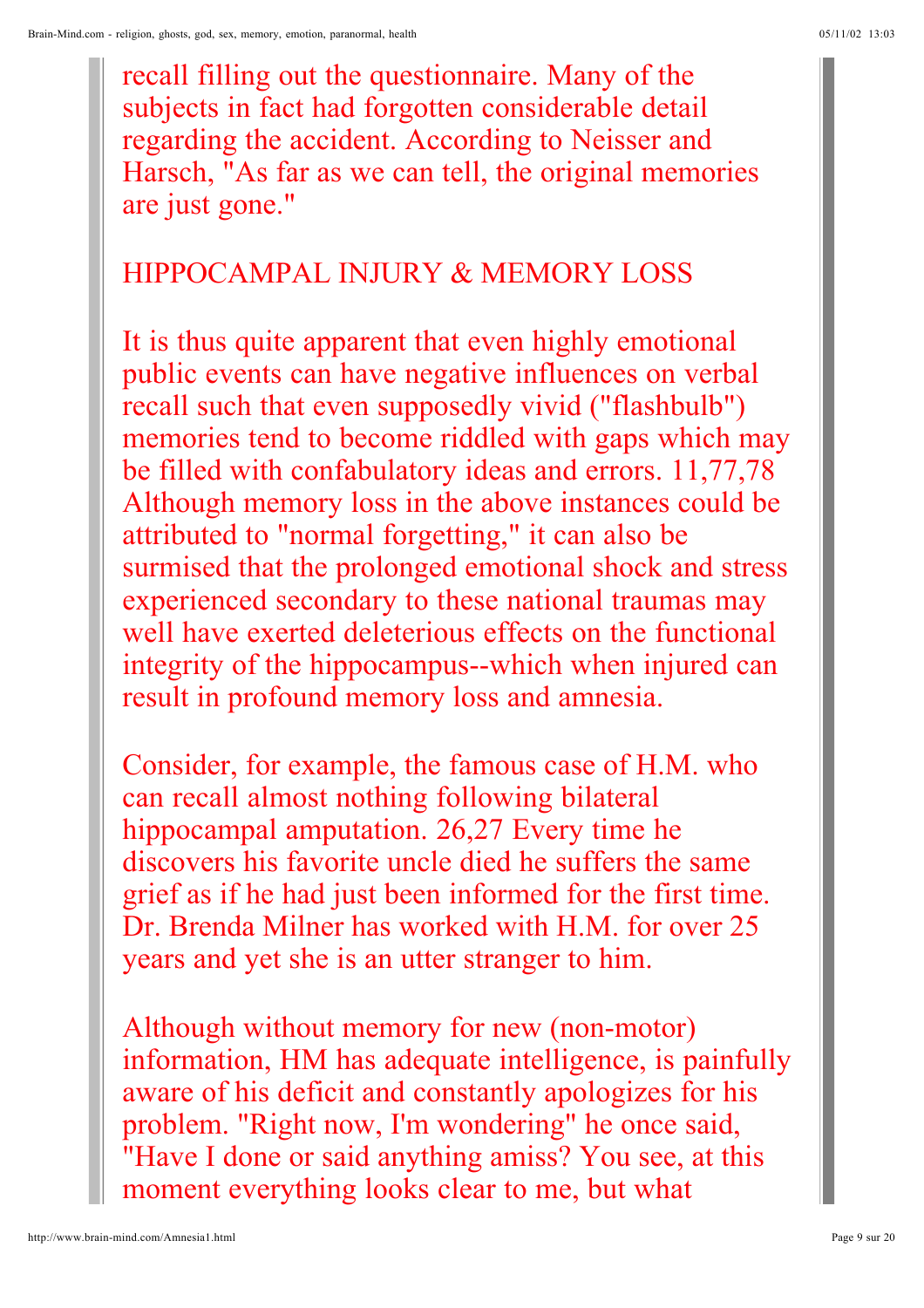happened just before? It's like waking from a dream. I just don't remember...Every day is alone in itself, whatever enjoyment I've had, and whatever sorrow I've had...I just don't remember" (p.96). 86

## MEMORY LOSS & HIPPOCAMPAL HYPERACTIVATION

There is considerable evidence which indicates that the hippocampus places various short-term memories into long-term storage. Presumably the hippocampus encodes new information during the storage and consolidation (long-term storage) phase, and assists in the gating of afferent streams of information destined for the neocortex by filtering or suppressing irrelevant sense data which may interfere with memory consolidation. 25-36,87-89

In part, it appears that long-term memory consolidation is made possible through hippocampal influences on thalamic and neocortical arousal. 11,14-18,90 The bidirectional neural pathways linking these tissues, and the fact that the medial hippocampus is contiguous with the medial temporal lobe, presumably enables the hippocampus to activate specific neocortical regions, to track information as it is stored in the neocortex, and to form conjunctions between different brain regions which process associated memories.11,27,29,33,87,88,89 This may also be

accomplished, in part, through the modulation of arousal and selective attention.

For example, the hippocampus exerts desynchronizing and synchronizing influences on the neocortex and various thalamic nuclei and can augment or decrease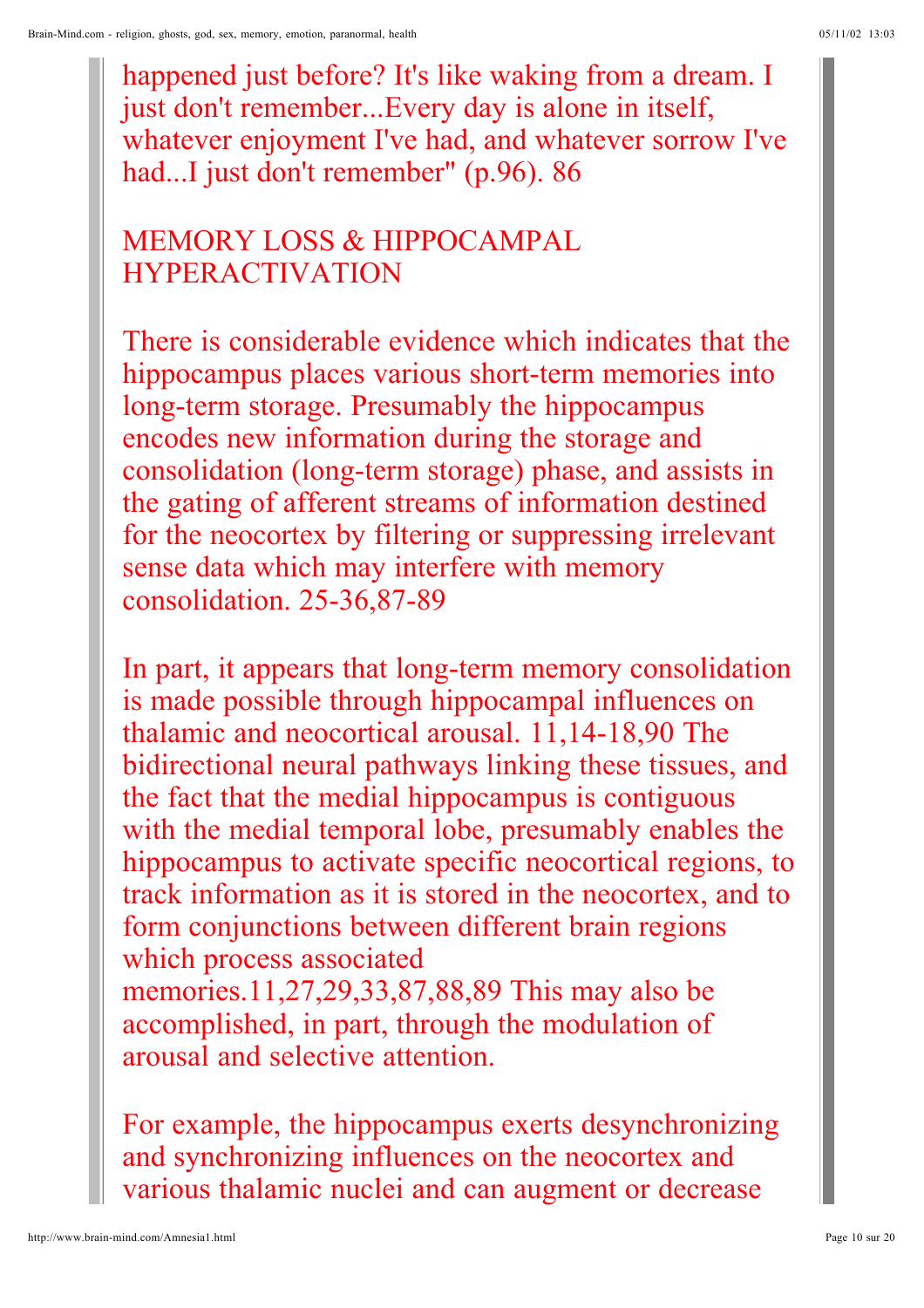thalamic and neocortical activity. 11,14-18,90-93 Through activational influences it is presumably able to block or enhance information transfer to various neocortical areas where perceptual processing is taking place and where various memories and perceptual experiences are presumably stored.

However, as noted, under high levels of arousal, the neocortex and the hippocampus may become abnormally activated and overwhelmed. 14-18,90 These conditions give rise to an inverse-U shaped learning curve and an amnesia which may extend backward in time from minutes to days and even weeks. 14,15

For example, when the neocortex becomes desynchronized (indicating neocortical arousal), the hippocampus sometimes develops slow wave, synchronous theta activity which correlates with new learning and the stabilization and preservation of those memories presumably destined for the neocortex. 11,16-19,41 However, when both the neocortex and the hippocampus become highly aroused and desynchronized, theta disappears and distractibility, confusion, disorientation, and hyperresponsiveness results 16,90 Distractability and hyperresponsiveness also occurs following hippocampal lesions in rats and other animals. 29,94,95

Similarly, under conditions of overwhelming terror or high levels of arousal, the hippocampus becomes desynchronized, and the subject may seem petrified with fear and will be unable to respond to environmental stimuli, be it a threatening or painful stimulus. 11,16,90 Sensory processing is eclipsed, what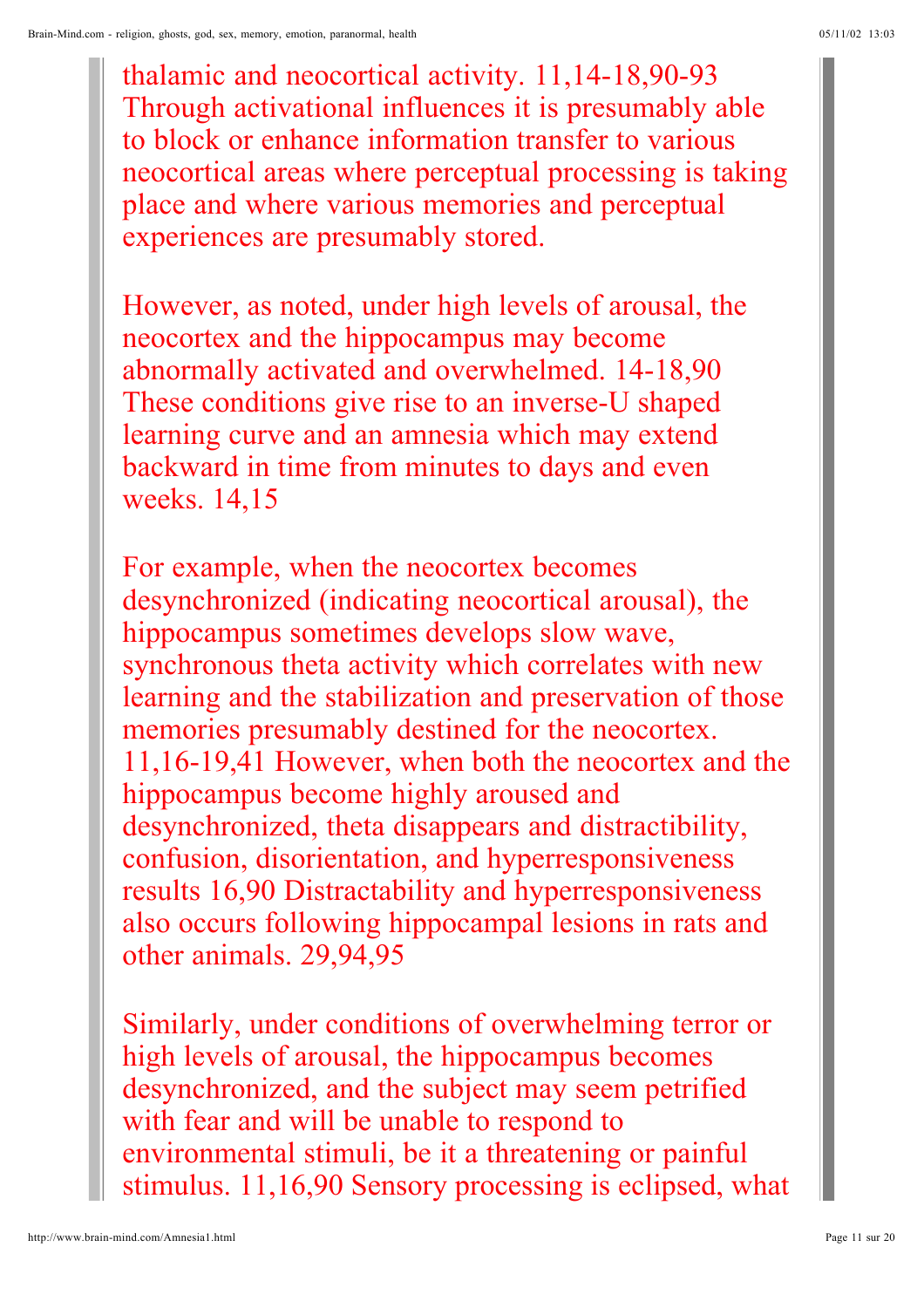is experienced may be forgotten or stored abnormally and independently of the hippocampus, and those afflicted may suffer a profound hippocampal amnesia. 14,15 Patients may also experience a variety of emotional disturbances, including flashbacks and nightmares, as these aspects of emotional memory and recall are in part mediated by the amygdala. 11,77

## HIPPOCAMPAL LTP, THETA, AROUSAL & MEMORY LOSS

It has been demonstrated that learning and memory are associated with synaptic changes in the growth and morphology of dendritic spines, and the development of long-term synaptic potentiation (LTP) and EEG evoked responses and theta activity within the hippocampus. 37,42,43,44,45,46,87,88

For example, not only are correlations between hippocampal LTP, theta activity, and learning found across a variety of tasks, 42-46 but theta and especially LTP may be triggered by very brief periods of excitation, and then, in the case of LTP, continue to build up within the first half hour during memory acquisition, and then persist from hours to days to weeks to months. 42-46,96 Presumably this prolonged activity and the memories it represents may remain vulnerable for an equal period of time and is thus disrupted by stress or severe head injuries such that patients may suffer a retrograde amnesia, which extends backwards in time for hours, days, weeks, or months.

Presumably, this long lasting synaptic activity acts to bind the pre- and post-synaptic surfaces and thus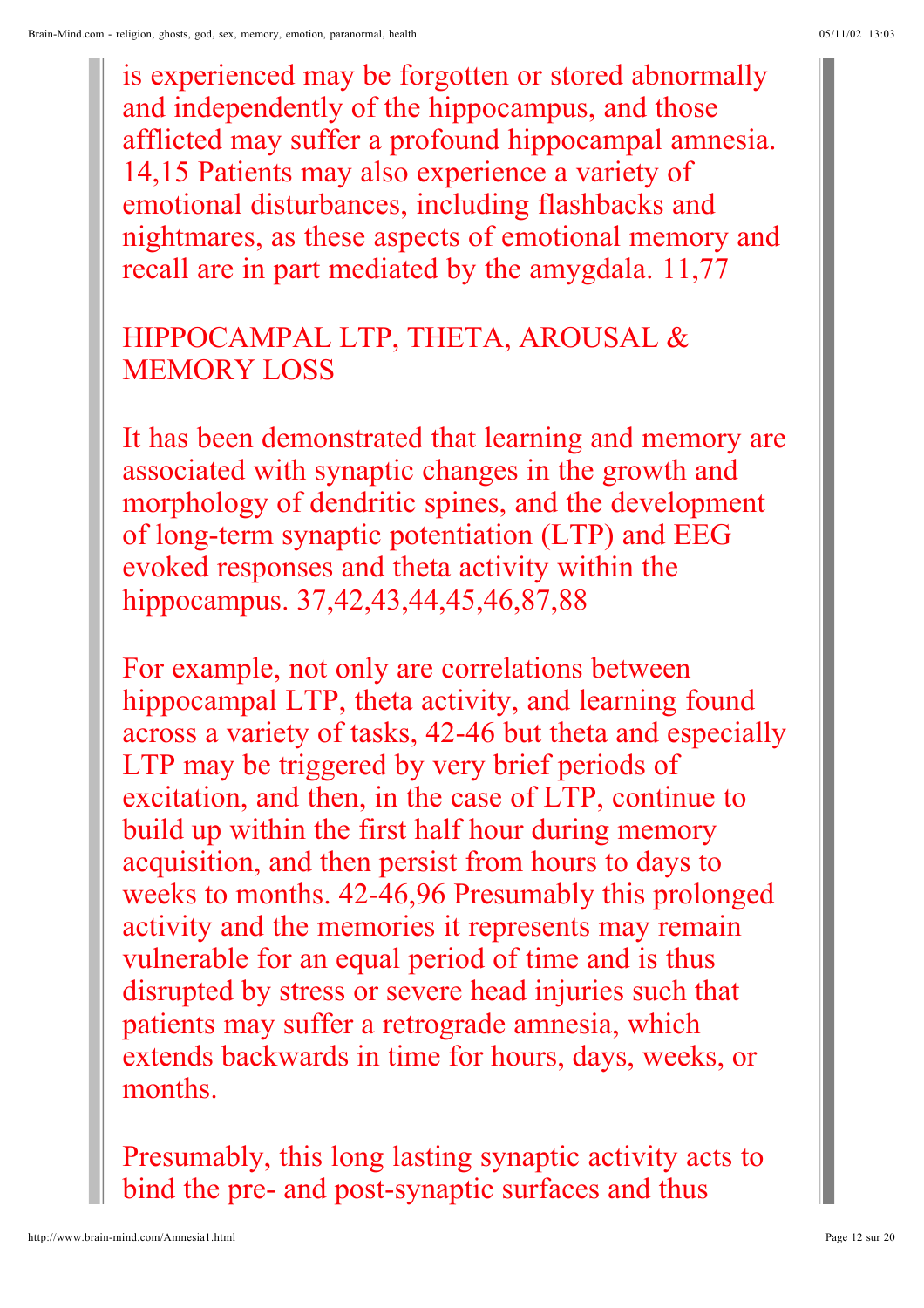reflects synaptic activity in those neurons responsible for learning and transferring information from short-term, to long term memory. 11,33,44,45,88,96,97 However, once this information has been consolidated and placed in long-term storage, LTP ceases to be a factor in memory maintenance. That is, through LTP the hippocampus presumably acts to bind various divergent neocortical sites so as to form a circuit of experience and create specific neural networks which supports or maintains specific memories. 11,33,44,45,87,88

Again, however, hippocampal LTP and theta activity are disrupted and suppressed by high levels of arousal, fear, and stress, 18,38,39,40,90, and there is synaptic depression, and the hippocampus may be beset by irregular electrophysiological activity. 41,90

If abnormal activation and excitability is prolonged, the hippocampus may become prone to seizures, 98,99 and non-emotional learning and memory suffer significantly, 14,15 due presumably to the eradication of hippocampal LTP which may have been building for weeks. Again, however, these same patients may subsequently experience some degree of memory recovery; i.e. shrinking retrograde amnesia.

#### CORTICOSTEROIDS, FEAR, STRESS, LTP & HIPPOCAMPAL ATROPHY

Normally, as part of the "fight or flight" response, and in reaction to fear, pain, and emotional stress, the hypothalamic-pituitary-adrenal (HPA) axis prepare sthe brain and the body for possible catastrophic consequences by secreting large amounts of the amino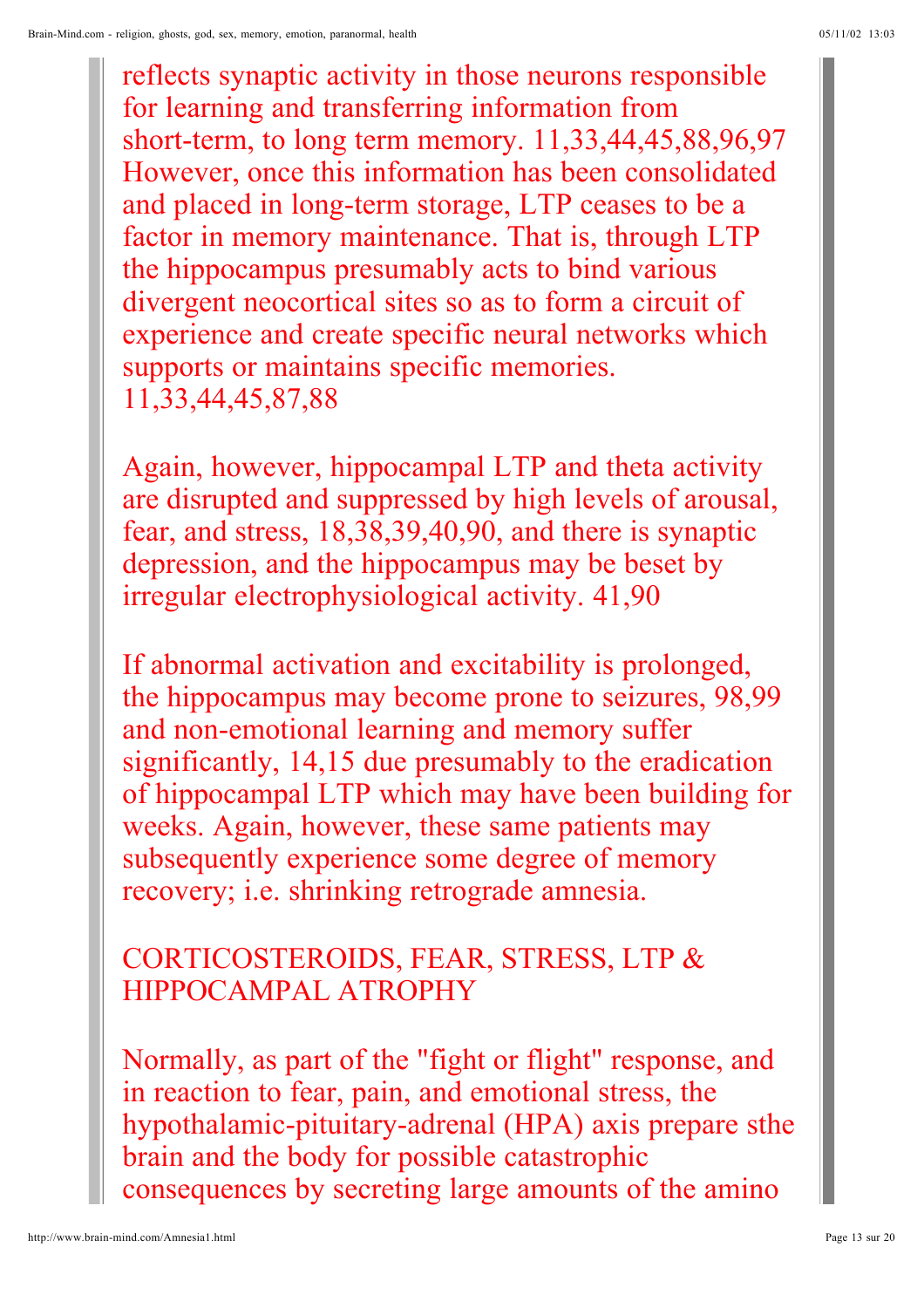peptide, corticotropin-releasing factor and a variety of corticosteroids (which are secreted by the adrenals). These stress hormones potentiate behavioral and autonomic reactions when confronted with or following bodily injury, and thus provide protective as well as activating influence which enables the organism to continue to function and thus escape or fight for their life.

As noted, high corticosteroids levels inhibit the hippocampus, 22,24,100,101 eliminate hippocampal theta, 40 and can block and prevent hippocampal LTP, 37,38,51 thus producing profound memory deficits. 37,47-50,102 Although low levels of corticosteroids can exert mild increases in arousal and enhance learning and memory, as corticosteroid levels increase memory deteriorates and an inverted-U shaped learning curve is produced. 22,37,47 For example, the oral administration of 10 mg of hydrocortisone in rats, 48 or repeated doses of 80 mg of prednisone in humans, significantly disrupt learning and memory, and interferes with recognition memory, 49,50 including the ability to discriminate between relevant and irrelevant stimuli. 22

High levels of corticosteroids also injure hippocampal pyramidal neurons, 71 kill cells in the dentate gyrus and Ammon's horn, 22 and induce hippocampal atrophy 21-23,101 --an affect exacerbated by activation of Type II adrenal steroid receptors which abound within the hippocampus. 22,102 In fact, the overproduction of corticosteroids is directly correlated with hippocampal atrophy and memory loss among individuals with Cushing's syndrome. 103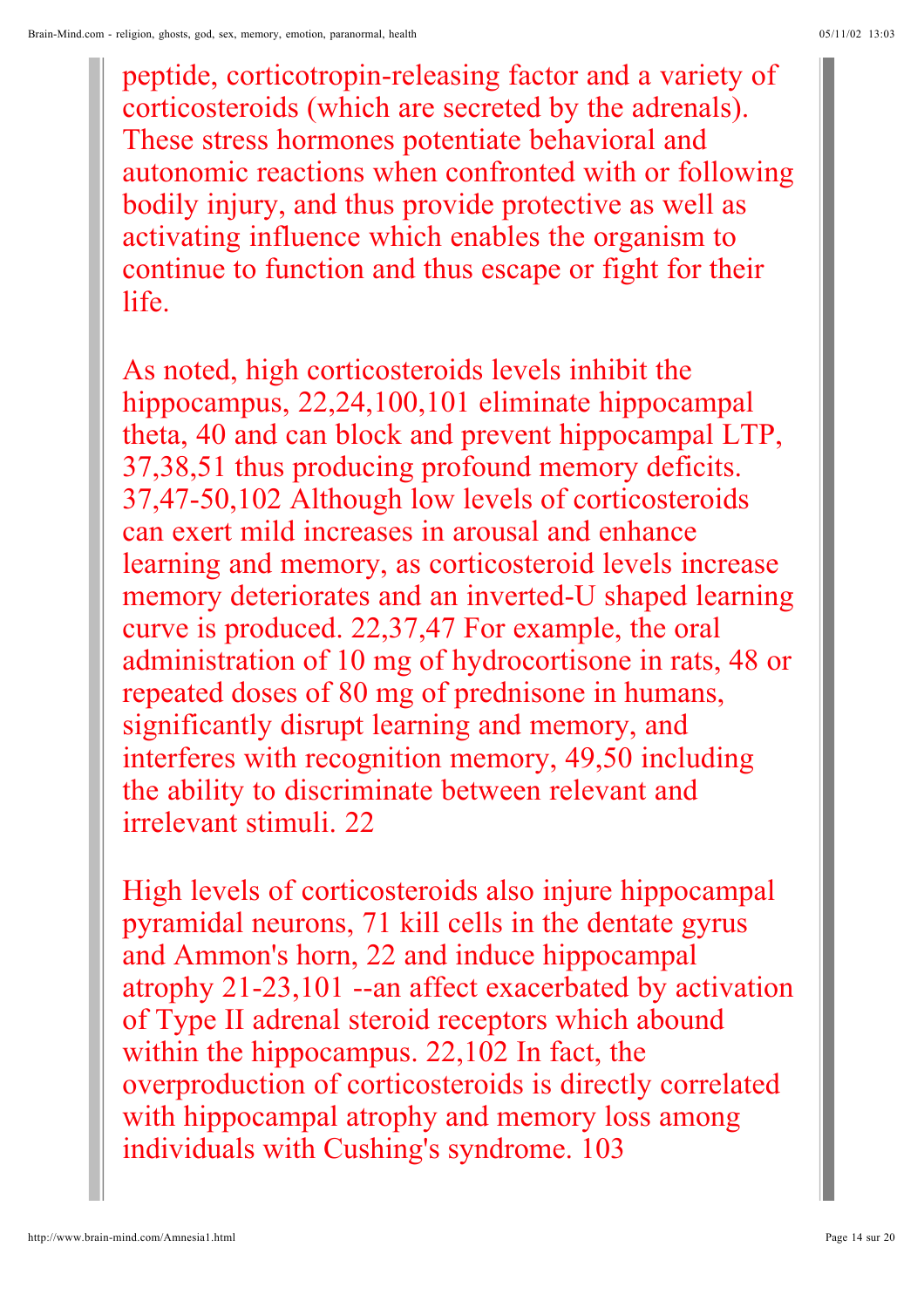In part, the deleterious effects of high corticosteroids levels on learning, memory, LTP, theta, and the hippocampus, are due to suppression of membrane receptor proteins which affect excitability and information transmission between neurons. 104,105 Moreover, corticosteroids can detach the cellular receptor from its attached protein; 106 a condition which interferes with messenger RNA protein transcription, 107 and thus the genetics of memory. Incoming messages cannot be acted on, learning cannot take place, injured or damage cells cannot be repaired due to RNA/DNA interference, and in consequence memory dysfunction and hippocampal atrophy results.

#### OPIATES & HIPPOCAMPAL AMNESIA

In response to physical injury, terror, and severe emotional stress, the amygdala, hypothalamus, brainstem, striatum and related limbic system nuclei secrete opiate-like substances, enkephalins. Like corticosteroids, enkephalins are released as part of the fight or flight response, and insure that an animal or human can continue to do battle, or to successfully run away, although severely injured. Indeed, it is the massive secretion of opiates which may account for the narcotic-like bliss associated with "near death experiences" and the numbing which enables a severely wounded warrior to keep fighting, or a hunted and wounded beast to lie down and calmly allow itself to be eaten alive. 11

Like corticosteroids, enkephalins abolish LTP and theta activity, 39,98,99 disrupt learning and memory, 2,3 and induce hippocampal epileptiform and seizure activity (albeit in the absence of convulsions) which is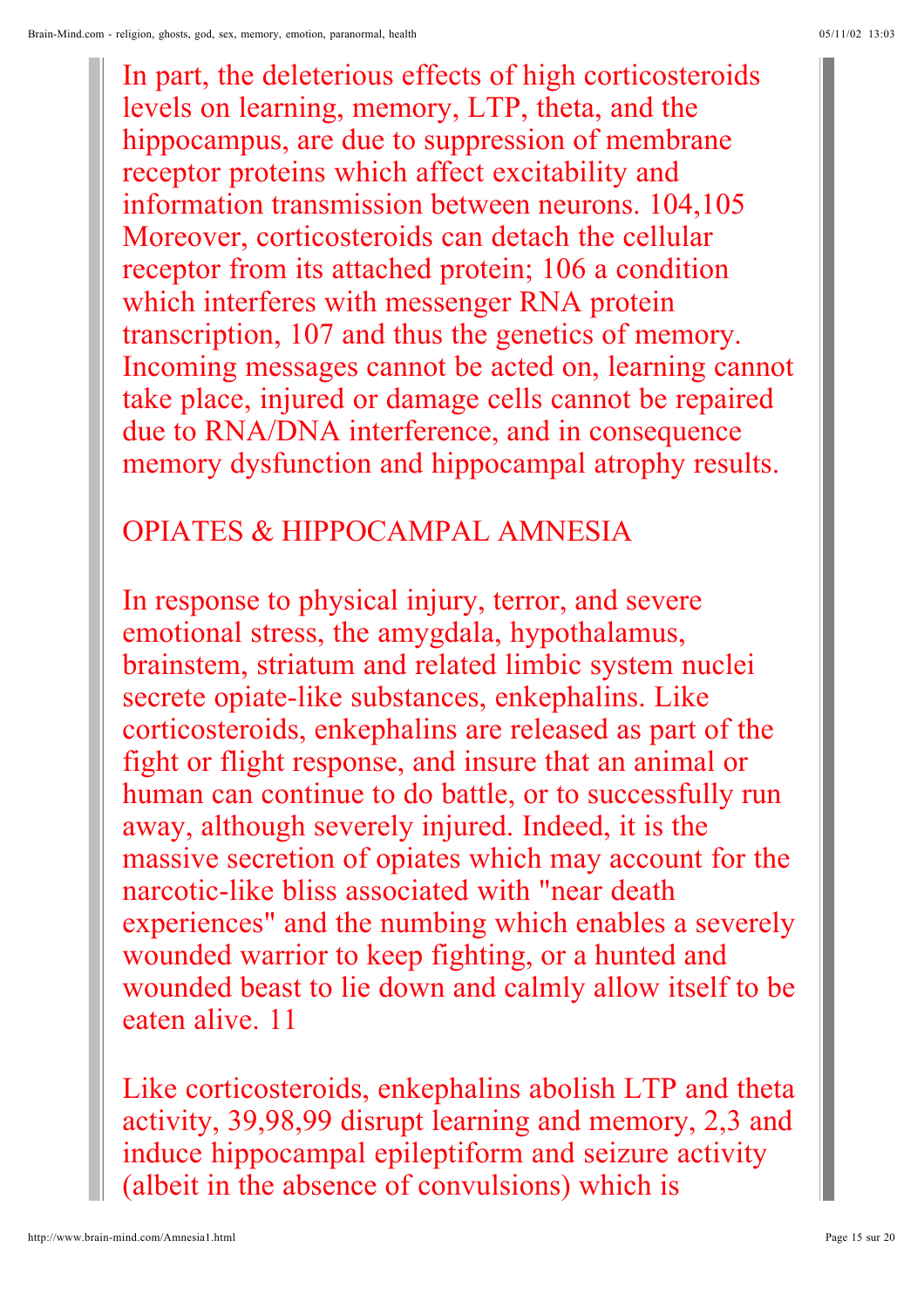accompanied by abnormal, high voltage EEG paroxysmal waves which can last from 15 to 30 minutes. 100,101 Enkephalins can also trigger hyperactivation of hippocampal pyramidal cells, 100,101 --neurons which normally display synaptic growth and dendritic proliferation in response to new learning. 87,88 Enkephalins can also alter the pre- and post-synaptic substrates, 108,109 thereby injuring hippocampal neurons and producing a hippocampal amnesia as well as a state dependent memory loss. 11

## **CONCLUSIONS**

In response to high levels of prolonged arousal, and repetitive trauma, stress, and fear, the brain in general, and the hippocampus in particular, are repeatedly pummeled by neurochemical insults and abnormal neurophysiological activity. LTP and theta activity may be abolished, hippocampal neurons may atrophy or die, and learning and memory may be so disrupted that patients become amnesic. Prolonnged, and repetitive levels of extreme stress and the secretion of enkephalins and corticosteroids exert a deleterious and harmful effect on memory and the brain, the hippocampus in particular.

The evidence reviewed above strongly indicates that the deleterious effects of prolonged and high levels of stress, fear, and arousal on the hippocampus and learning and memory may account for the disturbances of memory, and the trauma-induced repressed memory syndrome which sometimes afflicts victims of sexual abuse, rape, physical injury, combat, and natural disasters. These highly arousing and stressful conditions partly explain not only the memory loss, but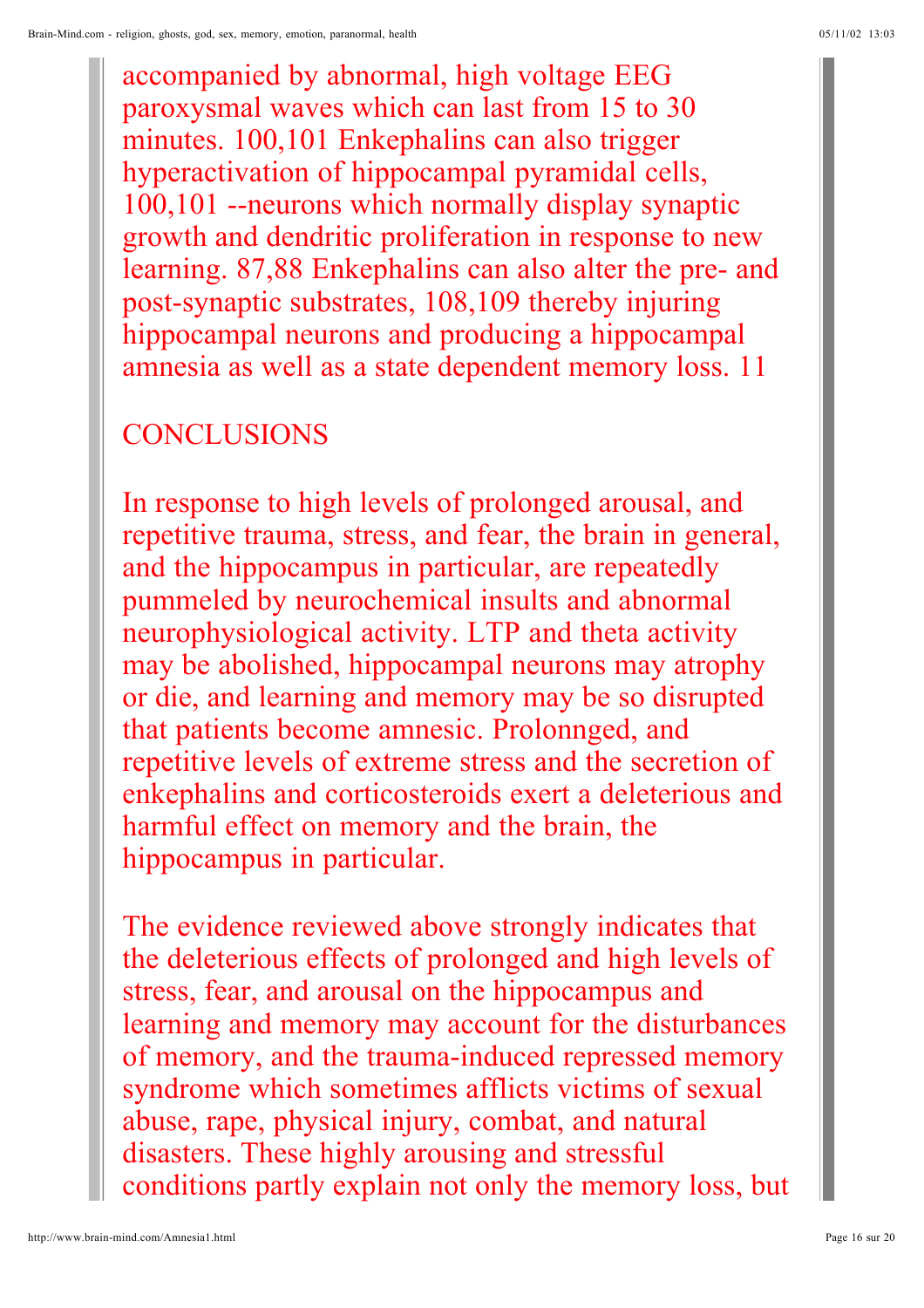the hippocampal atrophy which has been recently demonstrated among those subjected to combat conditions, or repeated sexual abuse during childhood. 19,20,110,111 Sexual abuse injures the hippocampus.

Unfortunately, although suffering from a profound, albeit circumscribed traumatic amnesia, victims may remain emotionally traumatized as emotion, fear, and trauma, the felt aspects of memory, are processed and stored by the amygdala. 11,112-121 The amygdala and its neural pathways, in fact, display neural plasticity as well as LTP in response to fear and emotional learning. 44,122,123 When activated, the amygdala can trigger forgotten memories, intrusive images, and flashbacks of various highly emotional incidents involving intense fear, terror, or sexual intercourse. 110,111,124,125 Amygdala activation can also induce the remembrance of at least some aspects of those traumas experienced in the absence of hippocampal participation. 11,119

Indeed, although hippocampal functioning may be disrupted under prolonged, highly stressful conditions, the events in question may still be partially consolidated, yet suffer an abnormal fate. 11,33 Coupled with the participation of the amygdala in personal and emotional memory storage, the abnormal storage of these memories may well explain the initial amnesia which is sometimes followed by flashbacks, traumatic dreams, and partial memory recovery (shrinking retrograde amnesia). 126,127,128

Thus trauma-induced amnesia and the repressed memory syndrome appear to be due to the deleterious effects of excessive stress, fear, and arousal on the functional and structural integrity of the hippocampus.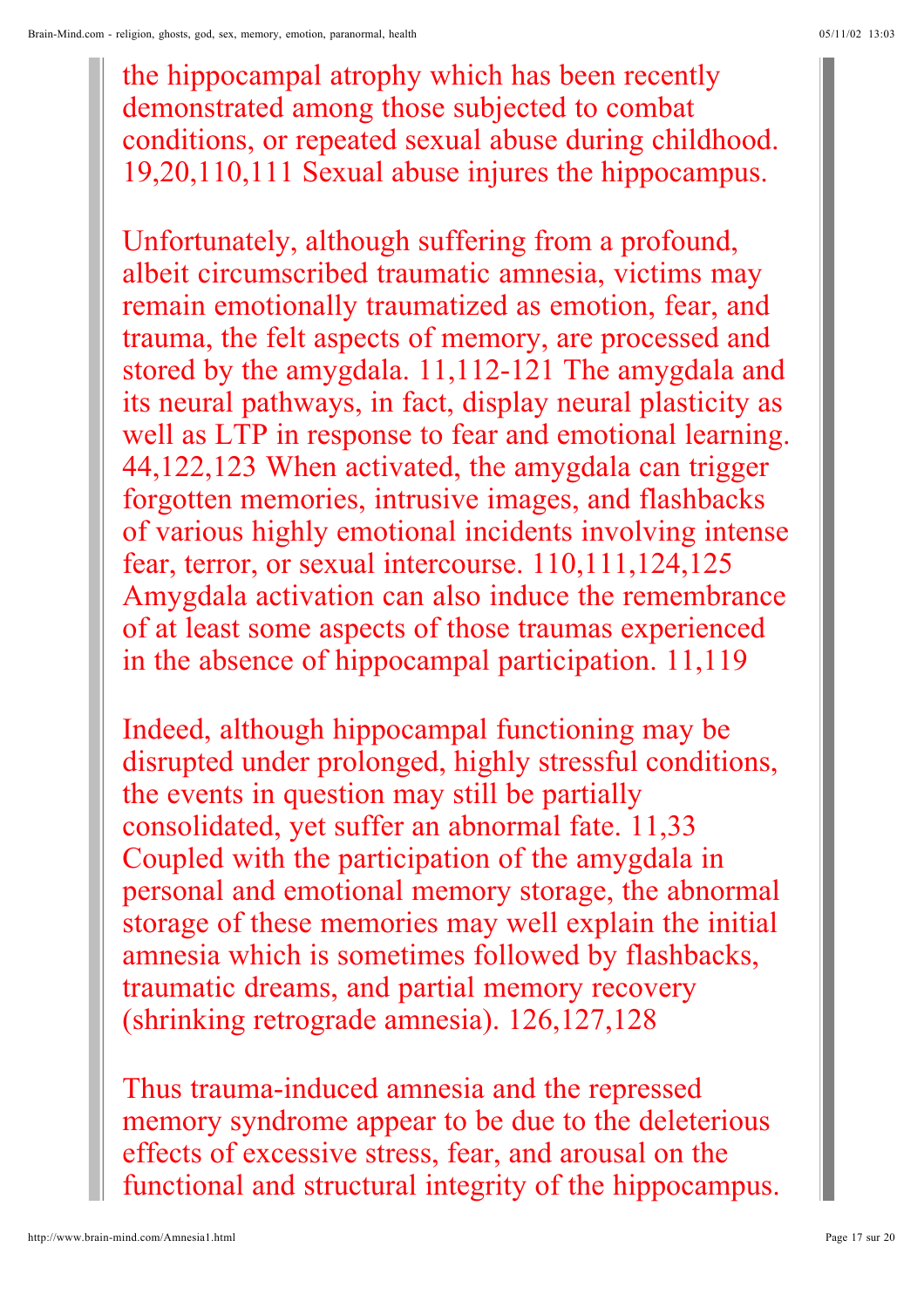By contrast, symptom formation, flashbacks, and intrusive imagery may be due in part, to the mediation, retention, and recollection of the emotional, traumatic attributes of memory by the amygdala; a nucleus which may also be negatively impacted and thus function abnormally following prolonged or repeated emotional traumas. 11

## **Brain-Mind.com**

# **Images, Archives, Galleries**

Sex News

Science News

Mars: The Alien Mind

Sexy Foxy Ladies

Brain Atlas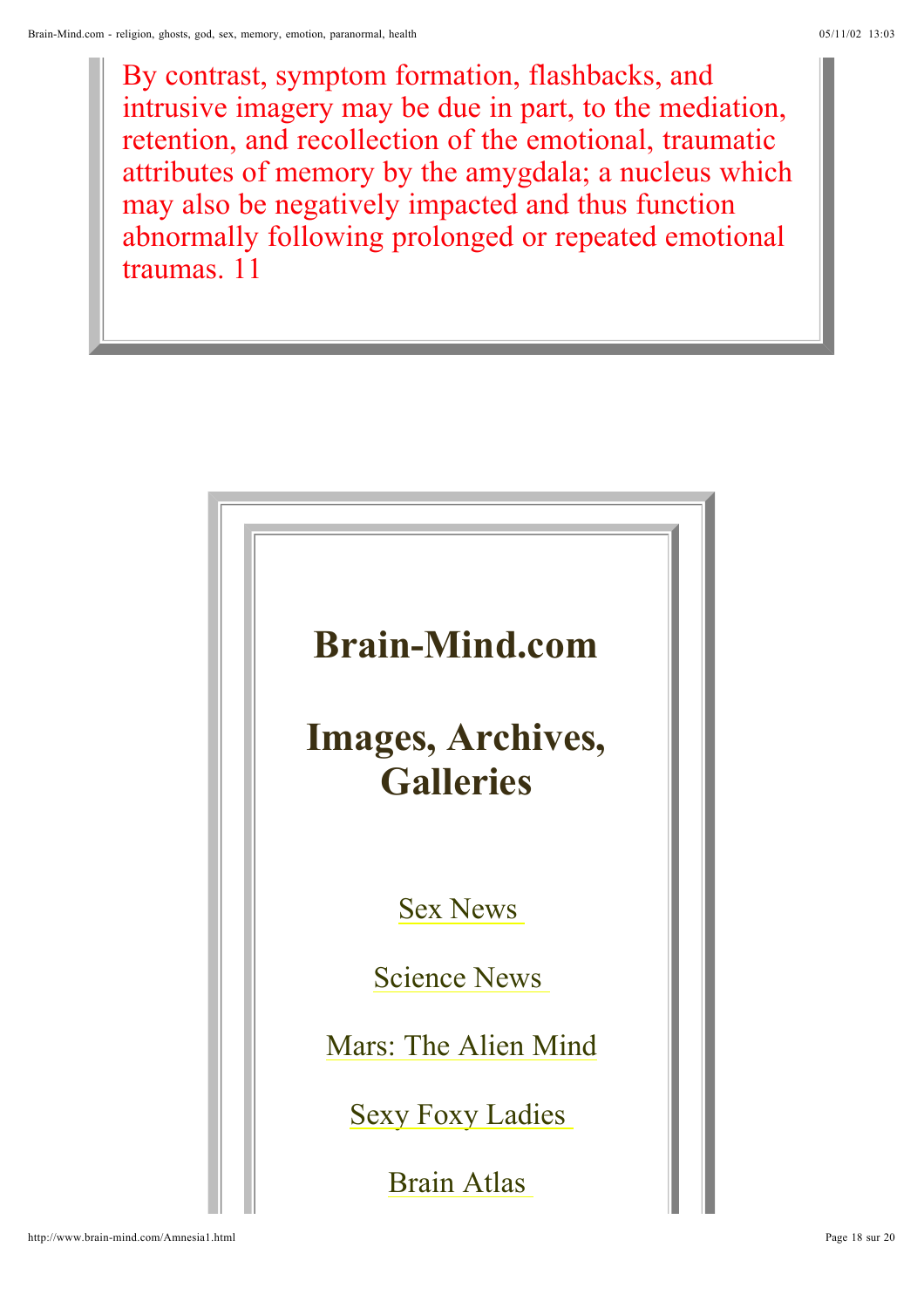